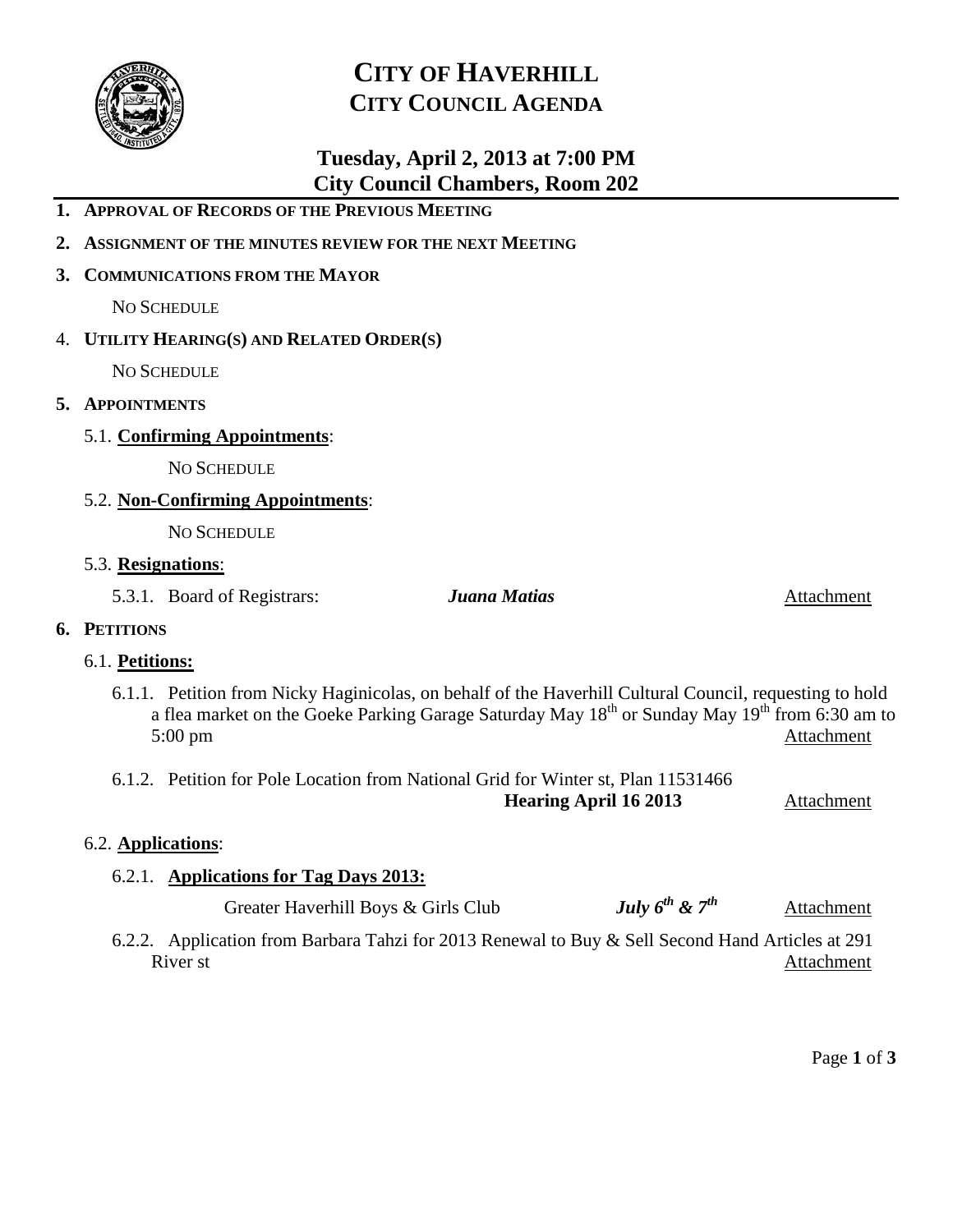

# **CITY OF HAVERHILL CITY COUNCIL AGENDA**

## **Tuesday, April 2, 2013 at 7:00 PM City Council Chambers, Room 202**

### **7. HEARINGS AND RELATED ORDERS**

#### 7.1. **Announcements of Public Hearings**

- 7.1.1. Communication from The Commonwealth of Massachusetts Department of Public Utilities announcing a public hearing regarding a petition filed by Massachusetts Electric Company and Nantucket Electric Company d/b/a National Grid for approval to collect funds necessary to replenish the company's storm fund balance, on Friday, April  $12<sup>th</sup>$  at 2 pm at the Department's Offices, One South Station, 5<sup>th</sup> Floor, Boston, Massachusetts, 02110 Attachment
- 7.1.2. Communication from The Commonwealth of Massachusetts Executive Office for Administration and Finance announcing that they will be holding a public hearing in conjunction with the Department of Public Health on a proposed amendment to Administration and Finance regulations at Division of Vital Records, on Wednesday, April 24<sup>th</sup> at 1 pm at First Floor Conference Room, Registry of Vital Records and Statistics, 150 Mt. Vernon Street, Dorchester, MA 02125

Attachment

#### **8. MOTIONS AND ORDERS**

NO SCHEDULE

8.1. **Ordinances (File 10 Days):**

NO SCHEDULE

#### **9. UNFINISHED BUSINESS OF PRECEDING MEETINGS**

NO SCHEDULE

#### **10. COMMUNICATIONS AND REPORTS FROM CITY OFFICERS AND EMPLOYEES**

10.1. **Monthly Reports**:

NO SCHEDULE

#### 10.2. **Communications from Councillors:**

NO SCHEDULE

## 10.3. **Communications from City Employees:**

10.3.1. Communication from David Van Dam, Mayor's Chief of Staff, requesting to give an update to the Council on the progress of the alley way lighting request by Councillor Daly O'Brien Postponed from March 26<sup>th</sup> Attachment

Page **2** of **3**